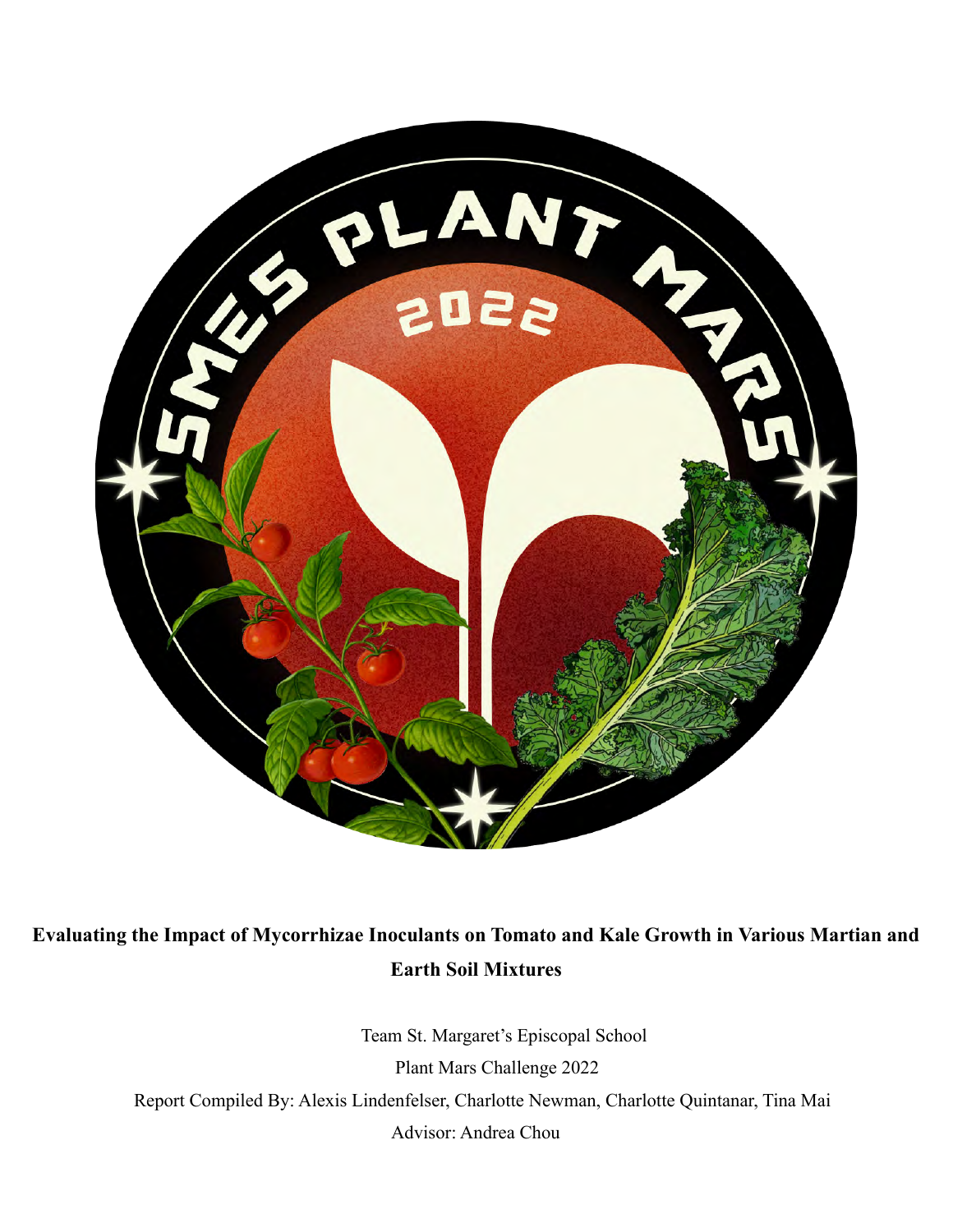#### **Background**

Earth soil (standard Miracle Grow potting soil) is integral to the growth of plants because it contains organic material that provides limiting nutrients and natural fertilizers. Earth soil is also, as demonstrated in the experiment that follows, more aerated and porous, allowing water to more easily permeate through the soil and saturate plant roots. Mars regolith is much more compact (almost like clay), making it more difficult for water to move through and for fragile roots to establish (and, as stated above, no organic material, which comes from life). As such, Earth soil (or organic matter equivalent) will most likely have to be transported by future Mars-colonizers if they intend to cultivate crops. Minimizing the weight of this soil will be ideal, which is why this experiment attempted to measure the minimum amount of Earth soil necessary to grow crops. This experiment also sought to observe the impact of microbial inoculants (specifically, mycorrhizae fungi purchased from Dynomyco) on plant growth. Mycorrhizae is a fungi which forms a symbiotic relationship with plant roots and helps the plant uptake more nutrients from the soil to promote plant growth. The use of this inoculant goes with the assumption that plants will be grown indoors on Mars, where the microbes are protected from potentially damaging UV-radiation. It is hoped that the inoculants, which weigh less than Earth soil, will help the plants take up adequate nutrients and counteract the impact of the Martian regolith in potting mixtures with higher concentrations of the regolith. We also designed and 3D-printed our own self-watering pots to help prevent under- and over-watering. Research is currently being done on how humans could someday 3D-print materials from Martian dust to build bases and tools (and, perhaps, pots) in order to reduce the amount of supplies future colonizers would have to bring from Earth. We were curious about 3D-printing and figured that the pots would ensure that the plants had access to water even if we were not there every day. We also wanted to see what it would be like to create our own pots from scratch, similarly to how future colonizers will need to use innovation, technology, and creativity to build their own supplies on Mars.



*The nine members of our all-girls team during our first meeting on the day we received our soil simulant! From left to right: Rainbow L., Tina M., Alexis L., Eva D., Sophia K., Charlotte Q., Michaela M., Tina M. (x2), Charlotte Q. (x2), Emma G. Not pictured: Charlotte N. (she was on Zoom due to quarantine).*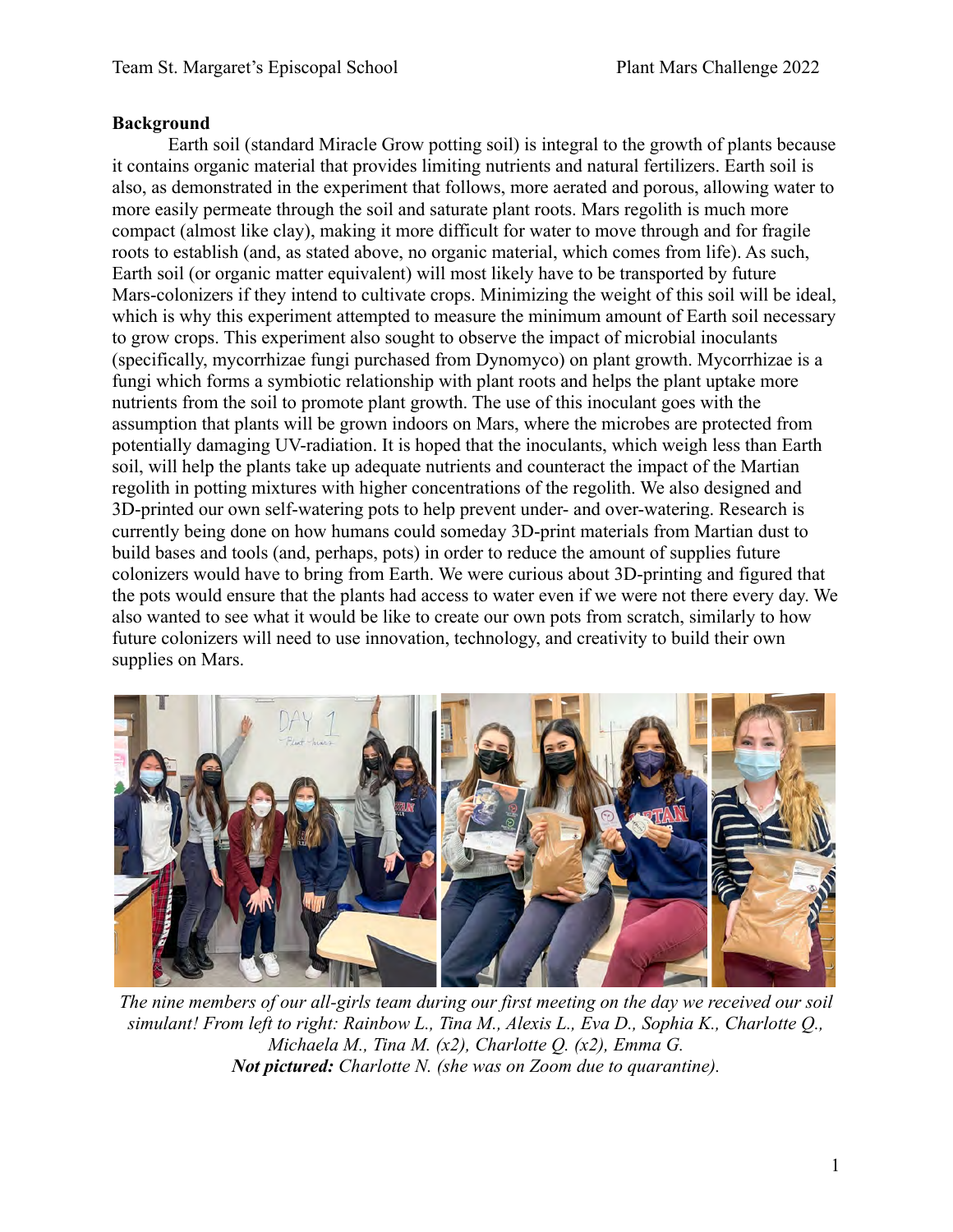## **Experimental Design**

As described above, one aspect of our experiment was evaluating the impact of different concentrations of Martian regolith on plant growth. In the experiment, we grew plants in a 50% Martian regolith by volume (and 50% Earth soil), a 75% Martian regolith by volume (and 25% Earth soil), and 100% Earth soil for the control pots. We made the assumption that anything higher than 75% regolith would not be able to support significant plant growth and that the control pots would exhibit the most growth. In tandem with varying the concentrations of Mars regolith, we also evaluated the impact of microbial inoculants. For each of the three concentrations (50%, 75%, and 0% Mars regolith) we had two pots, one inoculated with mycorrhizae and one that was not. This would enable us to see the impact of the microbial inoculants alone by comparing pots with the same percentage of Martian regolith. Our layout also enabled us to see if the addition of microbial inoculants in potting mixtures with more Martian soil could exhibit the same amount of plant growth as in potting with less Martian regolith, but no inoculants. (The short answer, no.) Lastly, we chose to grow kale and tomatoes. We researched prior professional martian-growing experiments, and saw that their results often favored kale and tomato growth over other plants. Both plants are also known to be tolerant of extreme conditions. This research and planning was done before we received our soil simulant and supplies.

*Note: Originally this experiment was also planned to evaluate the impact of ammonium nitrate (a soil acidifier) on the growth of tomato plants (since they prefer more acidic soils), and Martian regolith is naturally basic at a pH of 8-9). However, we ultimately decided not to use the soil acidifier in order to focus on the other variables and aspects of our experiment.*

| # | Name / Plant                   | Earth/Regolith %         | Soil Additives/Amendments             |
|---|--------------------------------|--------------------------|---------------------------------------|
|   | 1 50/50 Kale                   | 50% Earth / 50% Regolith | Potting soil                          |
|   | 2 50/50 Tomato                 | 50% Earth / 50% Regolith | Potting soil                          |
|   | 3 25/75 Kale                   | 25% Earth / 75% Regolith | Potting soil                          |
|   | 4 25/75 Tomato                 | 25% Earth / 75% Regolith | Potting soil                          |
|   | 5 Acidic Tomato 50/50          | 50% Earth / 50% Regolith | <b>Ammonium Nitrate, potting soil</b> |
|   | 6 Acidic Tomato 25/75          | 25% Earth / 75% Regolith | <b>Ammonium Nitrate, potting soil</b> |
|   | 7 Myco Tomato 50/50            | 50% Earth / 50% Regolith | Myco, potting soil                    |
|   | 8 Myco Kale 50/50              | 50% Earth / 50% Regolith | Myco, potting soil                    |
|   | 9 Myco Kale 25/75              | 25% Earth / 75% Regolith | Myco, potting soil                    |
|   | 10 Myco Tomato 25/75           | 25% Earth / 75% Regolith | Myco, potting soil                    |
|   | 11 Control Pot - Kale          | 100% Earth soil          | Potting soil                          |
|   | 12 Control Pot - Tomato        | 100% Earth soil          | Potting soil                          |
|   | 13 Control Pot - Acidic Tomato | 100% Earth soil          | <b>Ammonium Nitrate, potting soil</b> |
|   | 14 Control Pot - Myco Tomato   | 100% Earth soil          | Myco, potting soil                    |
|   | 15 Control Pot - Myco Kale     | 100% Earth soil          | Myco, potting soil                    |

*Figure 1: Our so-called "plant map" describing the contents of each of our 15 pots. "Myco" is our shorthand for mycorrhizae.*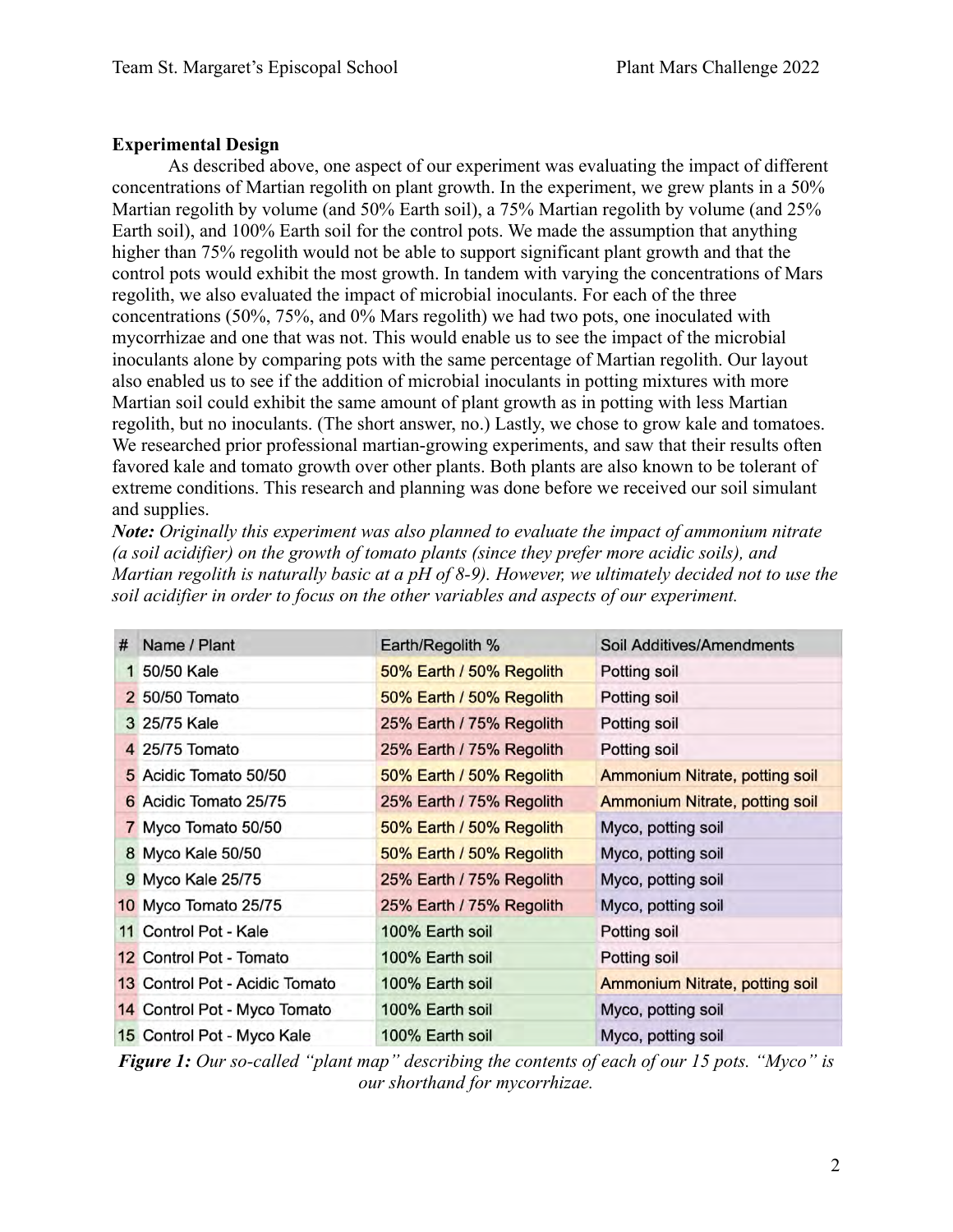Initially, we filled Solo cups (with holes in the bottom to allow for drainage) with the soil mixtures. The plan was to transfer the germinated sprouts to larger pots (the 3D-printed ones) once they established some roots. The Solo cups were then placed in a large plastic bin, which was then loaded into our chemistry teacher's (Ms. Chou's) fume hood. The fume hood had LED lighting, a ventilation system, and a clear front window to prevent curious freshmen from tampering with the experiment. In addition to the fume hood's lighting, we purchased red, blue, and purple colored (the color wavelengths that are most efficient for photosynthesis) grow lights and clipped them to the rim of the clear bin, so that the light source was closer to the plants. In the first few weeks, the lights were left on all day and night.



*Figure 2: The first day of the grow period, depicting the unplanted soil mixtures in the labeled cups.*



*Figure 3: A few weeks into the challenge, the plants are shown from a birds-eye view with the grow lights and some green sprouts! Note: full-spectrum (white) grow lights are shown in the image because the colored ones had not yet arrived, and we thought it would be better for the plants to receive full-spectrum initially, then switch to colored lights.*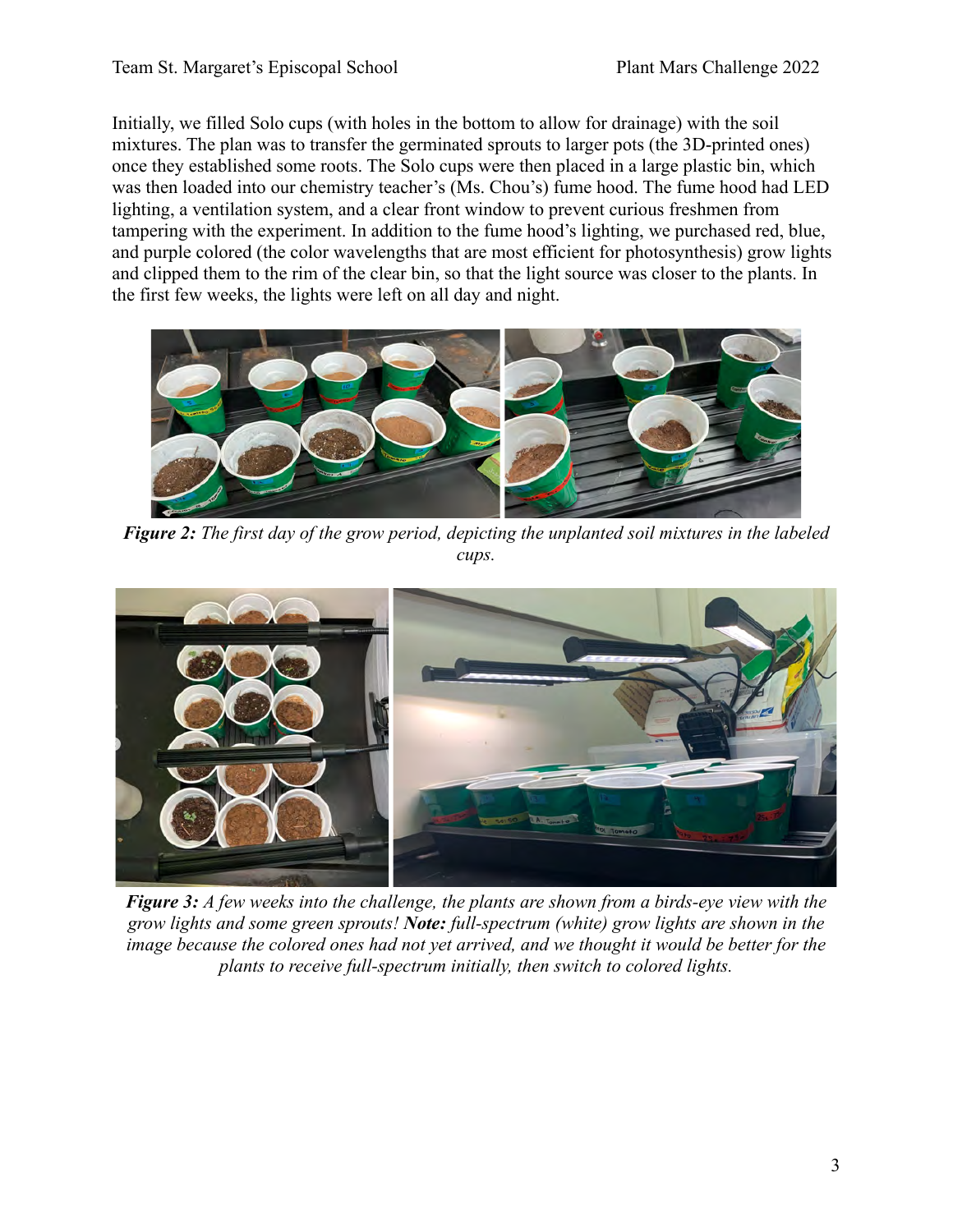

*Figure 4: The outside of the fume hood and the setup, with red and blue LED grow lights.*

## **3D-printed pots**

Another key part of our setup was the 3D-printed pots. The design features a reservoir on top of which rests a funnel with holes in the narrower portion. The reservoir is filled with water, and the planted soil mixture goes into the funnel portion. The plant roots can uptake water through the holes in the bottom of the funnel. Originally, both the reservoirs and the funnels were going to be 3D-printed, but we had trouble getting the right density of lattice to prevent leakage and wanted to generate less plastic waste, so we used recycled Fiji water bottles instead. Because of this, the size and shape of the funnel portion was designed to fit the water bottle. The printer we had access to was relatively small, so we had to model the designs in multiple sections in order to maximize the size of pots we could create on the small printer.



*Figure 5: The final 3D-models (in Tinkercad) of both pieces of our pots. They would be later glued together and placed on top of the reservoir. The semicircle cutout in the side enables water to be poured into the reservoir to refill it without lifting up the funnel and disturbing the plants.*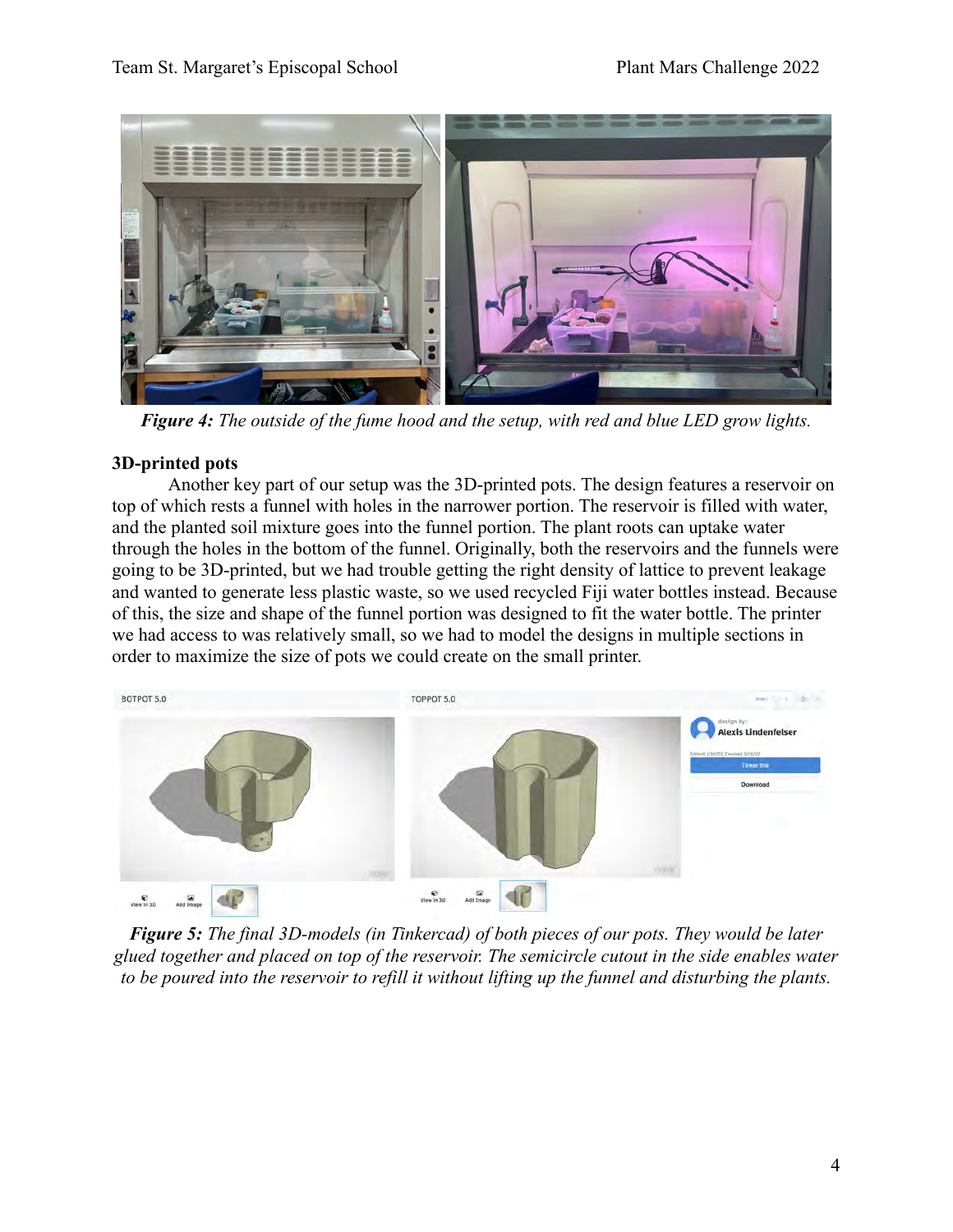

*Figure 6: Multiple iterations of our pots. Left: The second iteration was redesigned because it was too small. Middle: The third iteration, oblong to maximize volume, but impractical for a reservoir. Right: The final iteration, finding a perfect balance between size and shape.*

## **Hypothesis**

We predicted that plants will grow more (have a greater height) in pots that have a lower percent-by-volume of Martian regolith, since Earth soil is generally better for growing plants. We also predict that the pots receiving microbial inoculants will exhibit more growth because of the benefits that mycorrhizae has on nutrient uptake.

## **Variables**

- **Independent Variable**

The independent variables in this experiment was the ratio of Earth soil to Martian soil as measured in percent-by-volume and the presence or absence of mycorrhizae.

- **Dependent Variable** The dependent variable was the height of the plant measured after growing in the soil mixture.
- **Controls**

The controls for this experiment was that each pot received the same amount of water and all were equally exposed to the grow lights. Temperature was also kept constant.

## **Measurements**

We monitored the height of the plants in centimeters (based on the height of the tallest leaf/sprout) weekly, and also wrote down observations on the appearance of the soil and plants. Additionally, we added to the observations log everytime we made a change to the potting mixtures contents. We attempted to measure the pH of the potting mixtures using the provided pH strips, but our data kept coming out the same for every single pot (at a pH of around 7). These readings seemed inaccurate, which was part of the decision to not add the soil acidifier, since we did not want to risk killing the already-fragile tomato plants in a hostile growing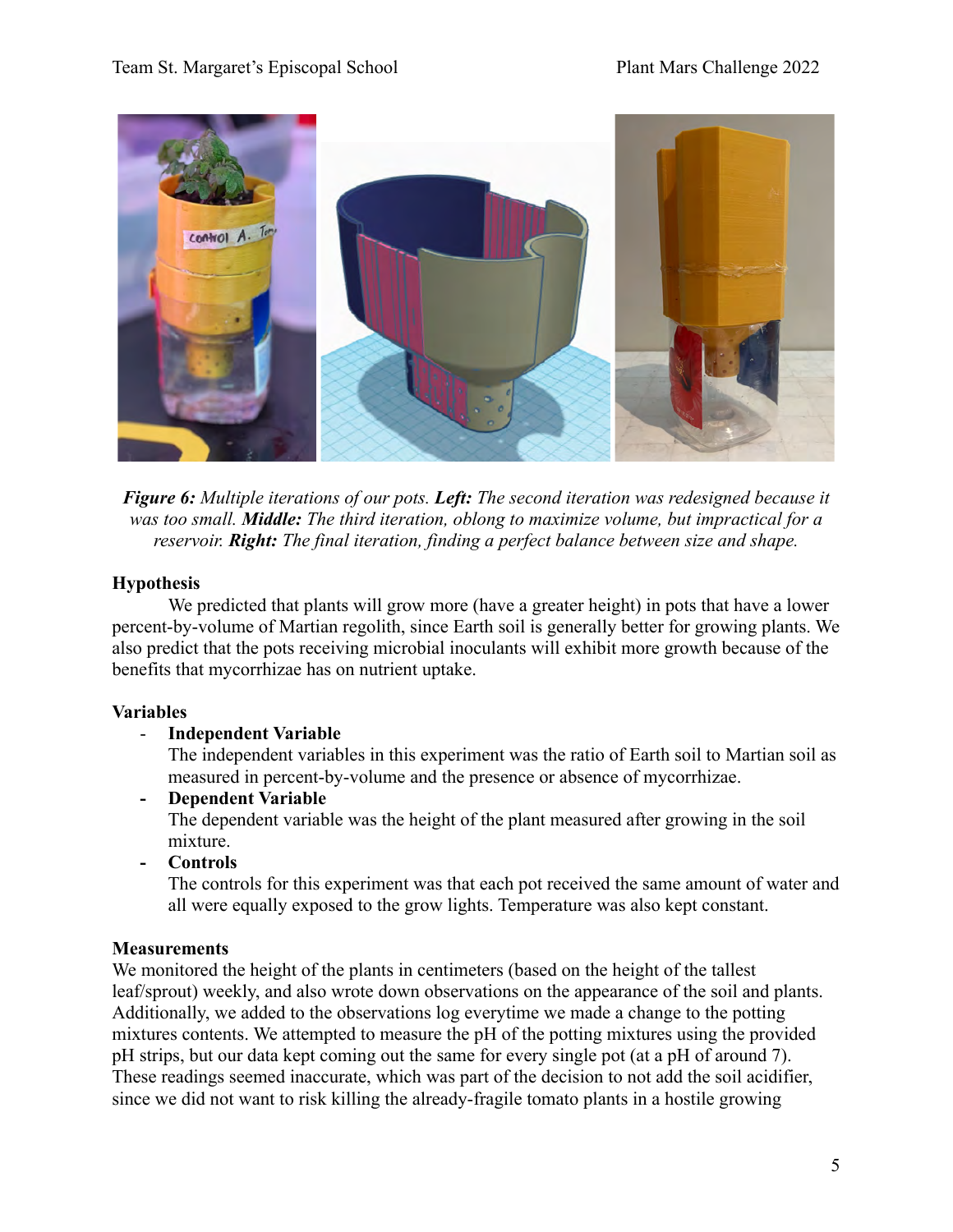environment. We later learned that leaving pH strips to dry on white paper (to better see the color) caused them to take on the pH of the paper, not the soil. As a result, we unfortunately had to void all our pH data.



*Figure 7: Tracking of the plant heights. A height of 0 represents a plant that was not exhibiting growth.*



*Figure 8: Left: A picture of the plants from 2/15 (pre-self watering pots). Middle: This legend matches the pot number (as shown in Figure 7) to the contents of each pot. Control pot represents a 100% Earth soil mixture. Right: A picture of the plants from 3/2 (when growth was at its peak).*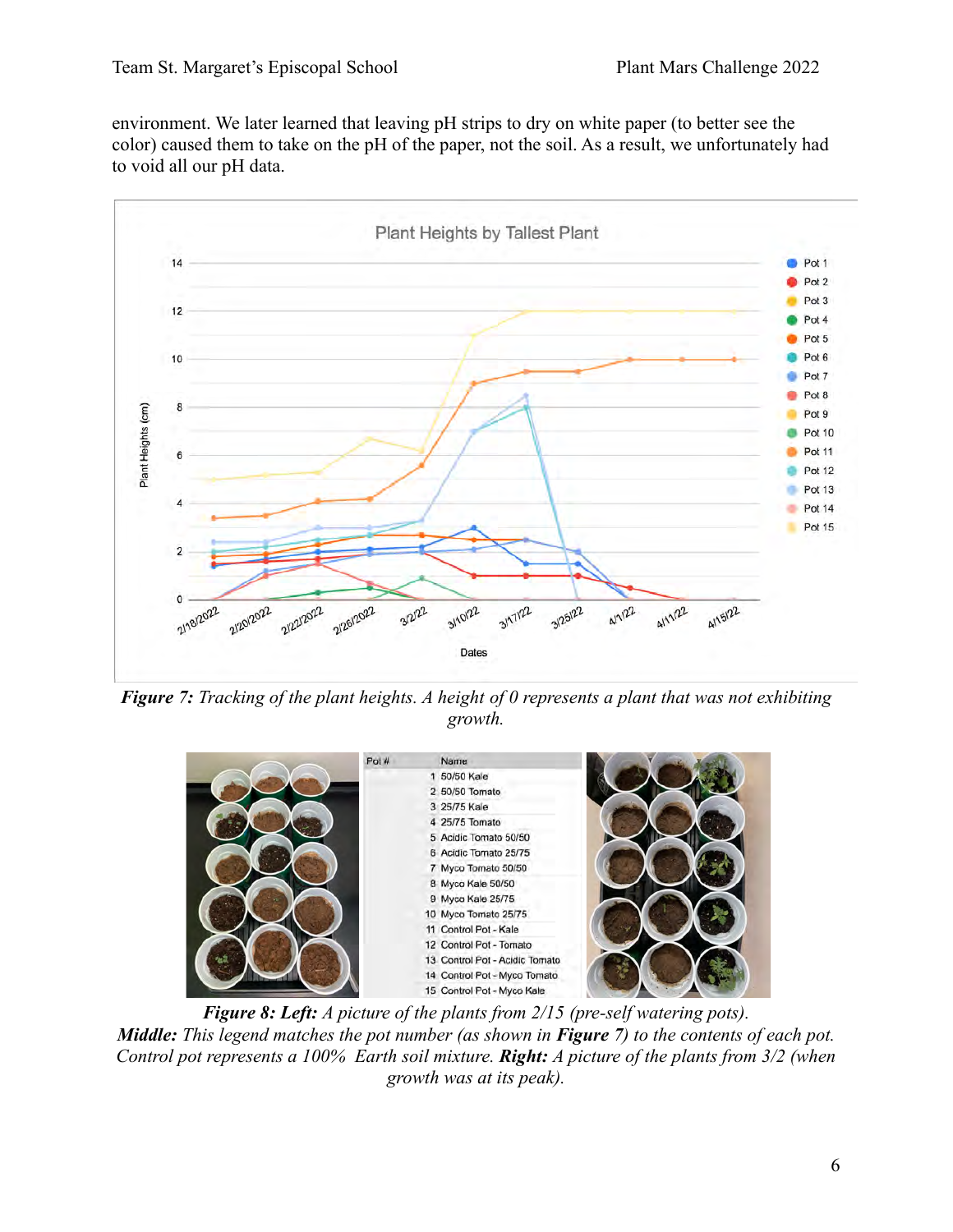| Date        | Observations                                                                                                                                                                                                                                                                                                                                                                                                                                                                                                                                                                                                                                                     | Adjustments                                                                                                                                                    |
|-------------|------------------------------------------------------------------------------------------------------------------------------------------------------------------------------------------------------------------------------------------------------------------------------------------------------------------------------------------------------------------------------------------------------------------------------------------------------------------------------------------------------------------------------------------------------------------------------------------------------------------------------------------------------------------|----------------------------------------------------------------------------------------------------------------------------------------------------------------|
| $2/7 - 2/8$ | -Martian regolith is red and has very fine particles<br>-Martian regolith is much softer to the touch, but much denser compared<br>to Earth soil<br>-Earth soil remains relatively light, more rough, dark brown in color<br>-Wet Martian regolith forms a very muddy texture on top, but remains dry<br>underneath<br>-Wet Earth soil is moist and not nearly as muddy $\rightarrow$ water distribution<br>throughout soil is even, the underneath is wet                                                                                                                                                                                                       | -Plant the seeds and add water<br>-Do <b>not</b> add inoculants yet (per box instructions)                                                                     |
| 2/10        | -Martian regolith appears to be extremely dry $\rightarrow$ Dries out much quicker<br>compared to Earthen soil<br>-Martian regolith dries in the shapes of how water moves the regolith $\rightarrow$<br>forms small, hardened peaks and divots<br>-Earth soil is also relatively dry, but not nearly as much as Martian<br>regolith<br>-Earth soil is also significantly softer than the Martian regolith when dry<br>$\rightarrow$ dried Martian soil is rock hard and difficult to break apart                                                                                                                                                                | -Aerate soil by mixing                                                                                                                                         |
| 2/11        | -Martian regolith is dry $\rightarrow$ soil is not very permeable as water gathers on<br>top and takes a while to filter down through the cup<br>-Earthen soil absorbs water with relative ease<br>-After Martian regolith dries it looks like clay, becomes extremely hard<br>and jagged                                                                                                                                                                                                                                                                                                                                                                        | -Water, aerate soil by mixing, turn down light<br>intensity for the weekend (hope that they<br>survive)                                                        |
| 2/14        | -Small, flat, white formations along the sides of cups appearing (mold?<br>calcium deposits?)<br>-Some germination in lower regolith concentration pots $\rightarrow$ small, green<br>sprouts around 1-2 cm in height<br>-Martian soil still very dry $\rightarrow$ more consistent watering methods required<br>(consider piercing the soil and watering to place water into lower levels of<br>soil)                                                                                                                                                                                                                                                           |                                                                                                                                                                |
| 3/10        | -Plants are either not growing at all or are so big that they are growing<br>outside of cup the cup (need to transfer to bigger pot) $\rightarrow$ the controls are<br>experiencing the most growth currently around 3-5 cm<br>-Some Martian plants are looking like slimy and wilting; slight yellow<br>discoloration $\rightarrow$ might be due to Martian soil's inefficient water<br>distribution/drainage<br>-Many of the plants that grew in Martian regolith showed mixes of green<br>and red inside the plant itself $\rightarrow$ discoloration<br>-Small, white, dry calcium build up/salt deposits still present on the<br>interior walls of the cups | -Plant more seeds in pots that exhibit no growth,<br>in case the original seeds were infertile<br>-Need to add acidic additive and myco as per<br>instructions |
| 3/17        | -Last week we added new seeds to the pots that are not growing in case<br>the seeds are infertile $\rightarrow$ experiencing a lack of growth<br>-Currently working on transferring the crops to the bigger self-watering<br>pots $\rightarrow$ Plants reached around 6-8 cm in length and need more space<br>-Control plants are experiencing the most growth and need transfers $\rightarrow$<br>Strong, green, & healthy<br>-The white calcium deposits are have disappeared<br>-Some plants that we replanted in the higher concentration of regolith<br>appear to have wilted or dried out<br>-Regolith soil is still very dry and hard                     | -5g of mycorrhizae added to each<br>myco-designated pot                                                                                                        |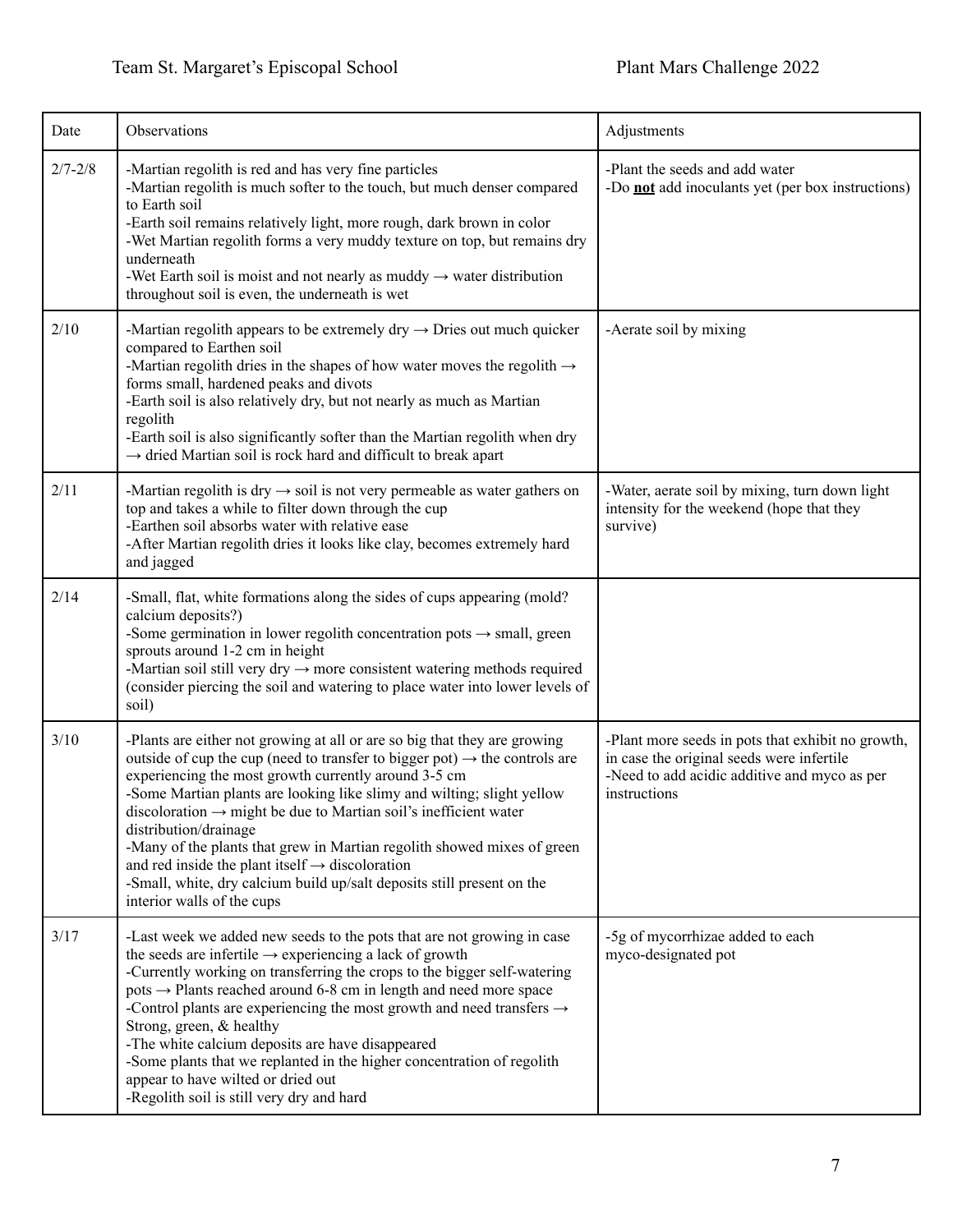|      | -The plants that have grown are doing really great!                                                                                                                                                                                                                                                                                                                                                                                                                                                                                                                                                                                                                                            |                                                                                               |
|------|------------------------------------------------------------------------------------------------------------------------------------------------------------------------------------------------------------------------------------------------------------------------------------------------------------------------------------------------------------------------------------------------------------------------------------------------------------------------------------------------------------------------------------------------------------------------------------------------------------------------------------------------------------------------------------------------|-----------------------------------------------------------------------------------------------|
| 3/28 | -Many plants are struggling to grow in the Martian soils $\rightarrow$ little to no<br>growth<br>-A few sprouts present in the 50/50 and 75/25 samples, but the sprouts are<br>small and wilting $\rightarrow$ indicating plant death soon<br>-Starting to see some discoloration in the tomato plants for the controls $\rightarrow$<br>wilting at ends of leaves $+$ yellow leaves<br>-Control kale plants are still green, strong, and healthy<br>-Earth soil is slightly dry, but remains relatively soft<br>-Martian soil is still very dry and very jagged and hard                                                                                                                      | -Realized that the colored lights are killing<br>plants, switched back to white/full spectrum |
| 4/14 | -Most plants are no longer growing, with the exception of the control pots<br>-Kale control pots were the most successful and remain green, strong and<br>healthy<br>-One control tomato has completely died $\rightarrow$ the heat from growth lights<br>caused the leaves to wilt, turn yellow, then it shriveled up and died<br>-The other control tomato remains around 5 cm and has a slight wilting,<br>but is still green<br>-Earthen soil appears dry, but still soft and airy<br>-Martian soil remains rockhard and without growth $\rightarrow$ the underbelly of<br>the Martian soil is also dry but much softer and fine like from Week 1<br>-White deposits have largely vanished |                                                                                               |

*Figure 9: Observations over the course of the experiment when we made major changes. Note: The self-watering pots are sprinkled in as we gradually re-planted the larger plants. We did not end up printing a full set of pots because it would not make sense to replant pots with no growth.*



*Figure 10: Close-ups of the soil and some sprouts early on. The white deposits mentioned in the observations are seen in the bottom right corner of the middle image.*

## **Results**

Honestly, life is quite brutal for an Earth plant trying to establish roots in a Martian environment. Overall, the data shows that, ultimately, kale was better at surviving than the tomatoes. This might have had something to do with the pH, as we predicted that the increased alkalinity of Martian soil could be detrimental to acid-loving tomatoes. It was difficult to evaluate the impact of the mycorrhizae on our plant growth because many of the plants did not survive the entire Grow Period. However, the data shows that the kale control pot inoculated with mycorrhizae grew about 3 inches taller than the kale control pot that was not inoculated. The self-watering pots seemed to have a positive impact on the growth of the plants, because they enabled the plants to uptake water both through the roots (wetting the bottom half of the soil) and we could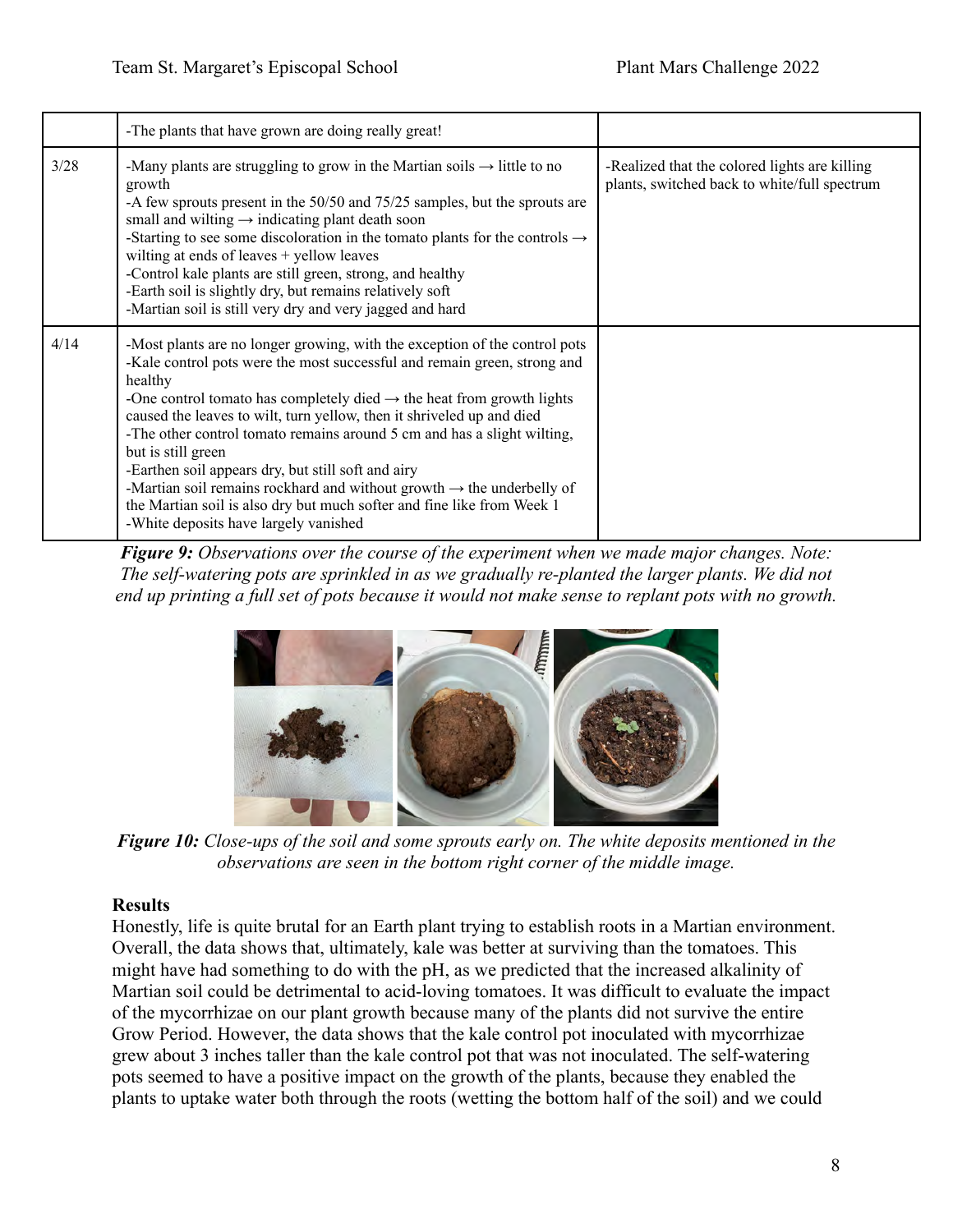sprinkle water on the plants from above, helping mitigate some of the negative impact that the impermeable Martian soil had on growth. When we cleaned up our experiment after the end of the Grow Period (after a few days neglecting to water the plants) and poured out the potting mixture from those pots, we saw that the top layer of dirt was dry and crackly, while the lower layer was more moist.



*Figure 11: A final snapshot of our plants and experimental setup.*

## **Discussion & Conclusion**

In exploring the growth of plants in Martian conditions, there are still a few factors we chose to omit from the experiment. We assume that in a situation where plants are being grown on mars, it would be done indoors in an environment with normal gravity. Gravity is said to affect how water permeates into the soil, but because of this assumption, we decided not to test the impacts of reduced gravity on plant growth. Wind storms, which would also be a concern in outdoor growing environments, are not an issue in indoor conditions. Another concern in relation to Mars regolith are perchlorates. Perchlorates have a strong attraction to water and lower its freezing point. But while a concern for real Martian dust, perchlorates are not included in any of Exolith's simulants because they are dangerous to humans.

In this experiment, we were probably too ambitious with the amount of variables we wanted to evaluate. The complicated nature of our experimental design probably made our experiment more hypothetical than actually realistic for a group of non-gardener students to figure out in a 10-week period. In other plants, our plants probably would have been more successful if we simplified our experiment and focused more on cultivation and tending to our plants than manipulating variables. If we ever try this challenge again in the future, we would have focused our experiment on manipulating just one variable (e.g., Martian to Earth soil ratio) and making sure to check up on our plants as frequently as possible.

But, I suppose they say "Shoot for the moon, even if you miss, at least you'll still land amongst the stars." In our case, we shot for Mars, maybe missed, but still learned a lot on designing and conducting experiments and how to work together. Thank you to the Plant the Moon Challenge for this amazing experience!